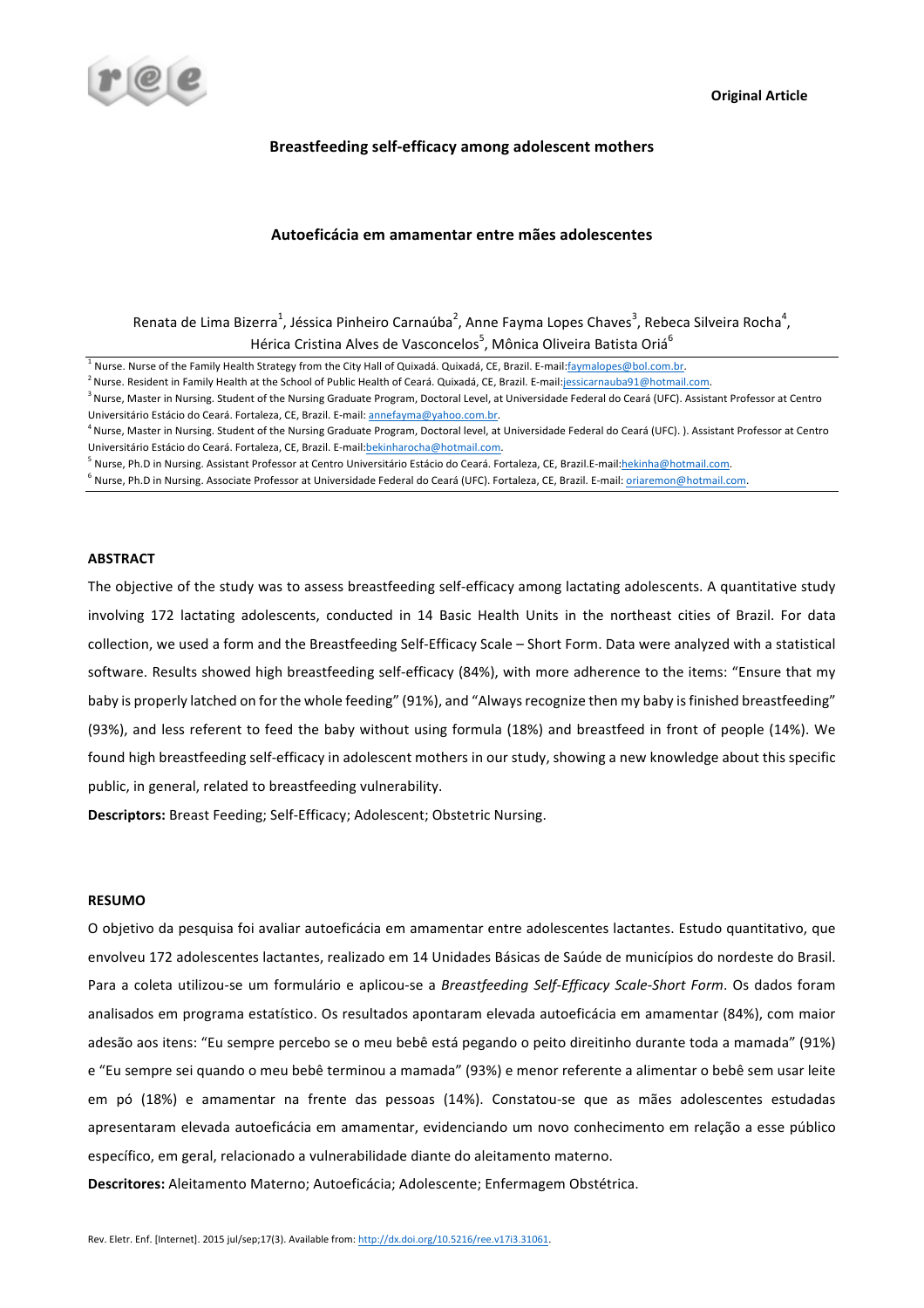# **INTRODUCTION**

In the past years, an interest in action planning for maternal-infant public health programs has been noticed, with emphasis in breastfeeding practice. This interest happens from the motivation to develop research aiming to conduct a situational diagnosis and an action planning to elaborate new interventions to broaden breastfeeding practice $<sup>(1)</sup>$ .</sup>

Breastfeeding prevalence is really distinct among continents. In the north region of Russia, breastfeeding rate is 47,2% and in the Northwest of China is  $76,2\%^{(2)}$ . In Brazil, the II Breastfeeding Prevalence Research in Brazilian Capitals and Federal District showed the exclusive breastfeeding (EB) prevalence in children between 0 and six months of 41% (CI 95% 39,7-42,4), while the breastfeeding prevalence of children of nine to 12 months was 58,7% (CI 95% 56,8-60,7). Despite of this improvement, more efforts are still needed for Brazil to reach compatible breastfeeding levels in accordance with the World Health Organization (WHO) $<sup>(3)</sup>$ .</sup>

Adolescent mothers are inserted in the breastfeeding context, whose literature still seems to be ambiguous in relation to their commitment with the breastfeeding process. Globally, a research with 6.421 women in Canada pointed that adolescents have lower index of breastfeeding at the beginning and duration<sup>(4)</sup>. In Brazil, a study conducted in Curitiba with 24 adult and 13 adolescent mothers concluded that maternal age did not influence breastfeeding prevalence or duration<sup>(5)</sup>. On the other hand, in Porto Alegre, a study with 341 adolescent mothers showed low EB rate (47,8%) and tended to decrease during the first six months of the baby's life (13,8%), therefore the importance to consider influencing factors on breastfeeding $<sup>(6)</sup>$ .</sup>

Within these factors, it can be cited: low education levels, not having previous experience with breastfeeding and the growing female participation in the job market<sup>(5-1</sup>)  $6$ <sup>6)</sup>. But, authors also emphasized maternal self-efficacy in the breastfeeding ability as of fundamental importance for the breastfeeding choice, conduction and maintenance<sup>(6)</sup>.

Self-efficacy consists on the woman's confidence or expectation in relation to her knowledge and abilities to successfully breastfeed her child. A very used instrument to measure this maternal confidence for breastfeeding is the Breastfeeding Self-Efficacy Scale (BSES) and its shortform version (BSES-SF), which already had been validated in Brazil<sup>(7-8)</sup>. The choice of scale allows the health professional to previously know the field in which the woman has lower self-efficacy, thus, allowing implementing care strategies and breastfeeding promotion<sup>(7)</sup>.

A study conducted with 100 pregnant adolescents in Canada tried to measure the BSEF-SF reliability and validity with adolescents. Results showed that the scale is valid and reliable, and it can predict the start, duration and exclusivity of breastfeeding in this population<sup>(9)</sup>.

Thus, attention to breastfeeding during adolescence should be intensified, considering that this public can be compromised and committed with the breastfeeding process<sup>(10)</sup>, and it is up to the health professional to not establish pre-concept labels of incapacity to care for the child and to look for new alternatives for this public to adhere to breastfeeding promotion.

The breastfeeding incentive is the nurse's responsibility, and can guarantee the support and instruction to the mother during pre-natal period, through pregnancy groups, and conjunct accommodation. This professional can offer support during childcare and promotion of campaigns to incentivize breastfeeding. Thus, the present study will subsidize the health professional, allowing the professional to previously know where adolescent mothers present lower confidence, therefore, allowing to implement care strategies and breastfeeding promotion with this public. The study aimed to assess breastfeeding self-efficacy among lactating adolescents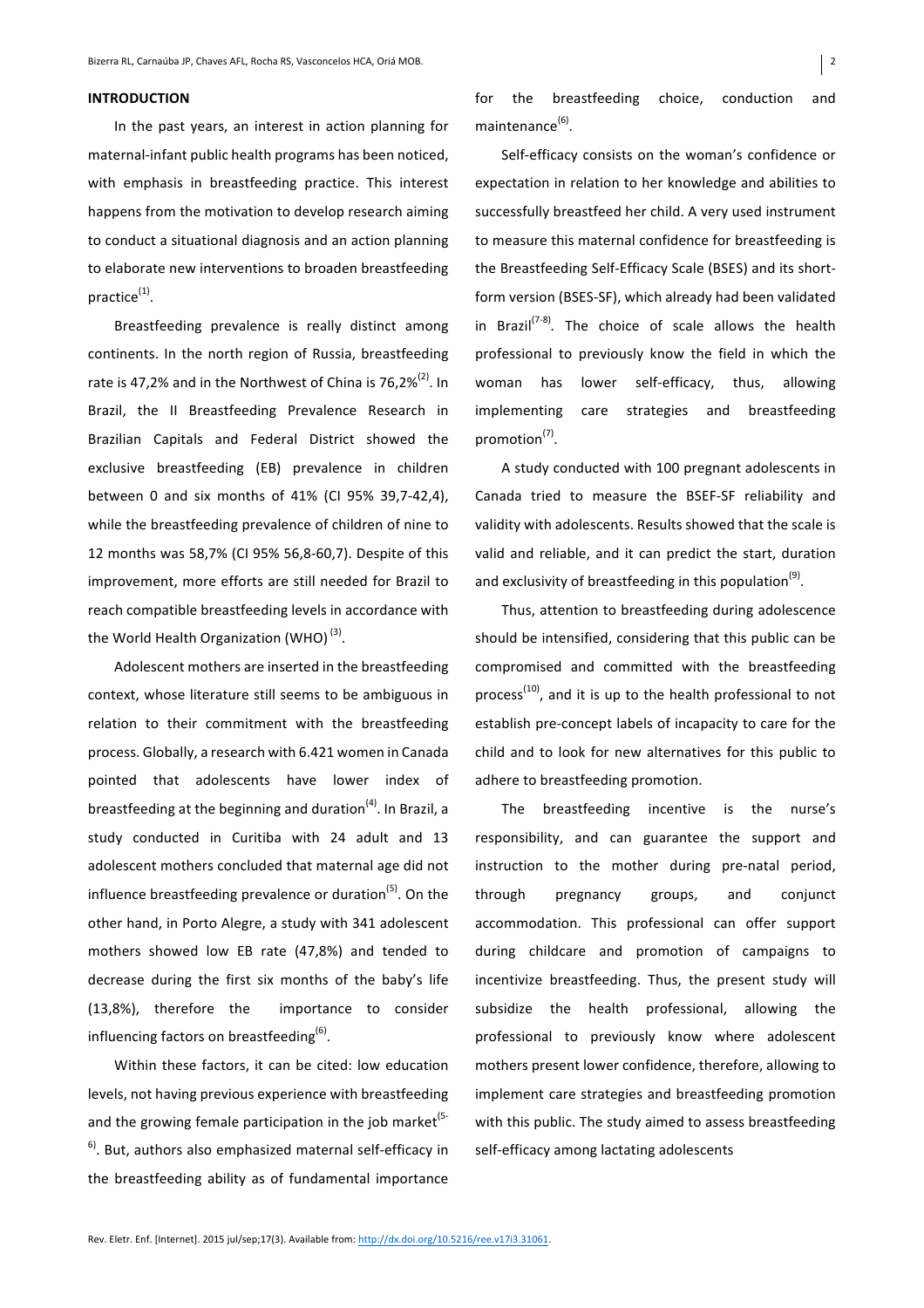# **METHODS**

A cross-sectional, quantitative research conducted in 14 Health Basic Units (HBU) from three cities in the Northeast region of Brazil.

The study population was composed by mothers of lactating children six months old or younger attended at the childcare consultations in the HBU conducted during September and October of 2013. The inclusion criteria for participants' inclusion were: to be an adolescent mother and to be breastfeeding. Adolescents were excluded from the study if they did not understand the questions while the instruments were being applied, as: difficulty regarding their income definition, type of delivery and understanding of the items in the scale.

For the sample calculation, three cities and the number of children registered in the HBU (data provided by the institution) were used as basis, totalizing 426 (171 from Tabuleiro do Norte, 132 from Mombaça and 123 from Quixadá). For the variable "breastfeeding prevalence", we estimated  $33\%^{(11)}$ . The level of confidence was set at 95% and the sampling error of 5%, for a population of 426. We used the calculation for finite populations, resulting in a sample of 190, but due to the inclusion criteria, the sample was totalized in 172 mothers, who were selected through simple randomization and proportionally divided between the research sites.

For data collection, we used a form created by the researcher, containing socio-economic data, obstetric history and the Breastfeeding Self-Efficacy Scale - Short Form (BSES-SF). The BSES-SF is a self-reported instrument to measure self-efficacy of mothers and their ability to breastfeed. This scale is composed by 14 items, in which the answer pattern varies from 1 (totally disagree) to  $5$ (totally agree), and the total scores can vary from 14 to 70 points. After adding the scores, women can be classified as<sup>(8)</sup>: low efficacy (14 to 32 points); medium efficacy (33 to 51 points) and high efficacy (52 to 70 points).

Lactating adolescents were assessed during the wait for childcare consultations, which is monthly conducted with children two years old or younger. The data collection occurred after agreement to participate and authorization of those responsible for the adolescents, who signed the Free and Informed Consent. Data collection was in an adequate and private environment, when the form with the BSES-SF scale was applied.

Data were analyzed through a software and the exploratory analysis used absolute and relative frequencies, means and standard deviations. Data was presented in tables.

The study was conducted after approval of the Ethics in Research Committee from the Faculdade Católica Rainha do Sertão, under the protocol number 399/11.

#### **RESULTS**

The socioeconomic and obstetric characteristics of the sample are presented in Tables 1 and 2.

Adolescent's age varied from 14 to 18 years, mean of 16 years (SD  $\pm$ 2,3). Regarding education, it varied from three to 15 years of education, mean of 11 years (SD $\pm$ 2,8).

Regarding obstetric history, 169 (98%) adolescents had prenatal, being vaginal type of delivery for 93 (54%) of them. We observed that 159 (92%) of them had previous breastfeeding practice.

Lactating adolescents were classified regarding their breastfeeding self-efficacy (Graph 1).

Results indicated predominance of high breastfeeding self-efficacy (845), represented by scored between 52 to 70 points and showing that adolescents feel confident to breastfeed. The medium self-efficacy was detected in 15%, those obtained 33 to 51 points, and only 1% of lactating adolescents presented low selfefficacy, adding scores of 14 to 32 points.

With the intention to assess which area mothers presented higher and lower breastfeeding self-efficacy, Table 3 shows the items in the scale, with emphasis in items of lower and higher scores.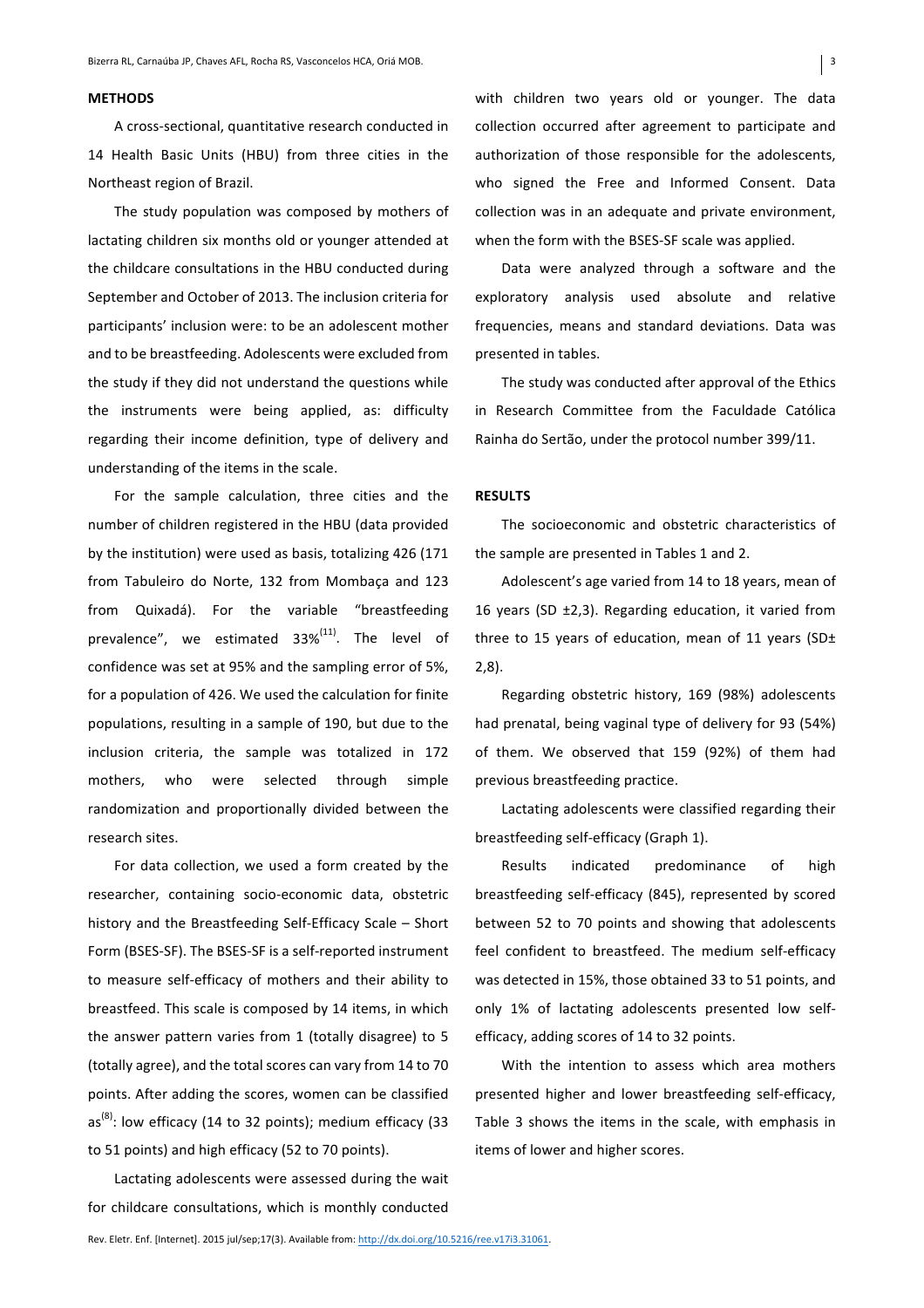| <b>Table 1:</b> Socioeconomic characteristics of lactating adolescents attended in childcare consultations at the HBUs. |
|-------------------------------------------------------------------------------------------------------------------------|
| Oujvadá Tabulaire de Norte and Mombaca, Brazil, 2012                                                                    |

| Quixadá, Tabuleiro do Norte and Mombaça, Brazil, 2013. |     |                |  |  |
|--------------------------------------------------------|-----|----------------|--|--|
| <b>Variables</b>                                       | N   | $\%$           |  |  |
| <b>Marital status</b>                                  |     |                |  |  |
| Single                                                 | 47  | 27             |  |  |
| Stable relationship/married                            | 119 | 69             |  |  |
| Widow                                                  | 3   | $\overline{2}$ |  |  |
| Divorced                                               | 3   | $\overline{2}$ |  |  |
| Occupation                                             |     |                |  |  |
| Farmer                                                 | 40  | 23             |  |  |
| Stay home                                              | 68  | 40             |  |  |
| Others                                                 | 64  | 37             |  |  |
| Income                                                 |     |                |  |  |
| Less than 1 salary*                                    | 63  | 36             |  |  |
| 1-3 salaries                                           | 89  | 52             |  |  |
| More than 3 salaries                                   | 20  | 12             |  |  |
| Nº of residents                                        |     |                |  |  |
| $1$ to $4$                                             | 108 | 63             |  |  |
| 5 to 9                                                 | 57  | 33             |  |  |
| 10 or more                                             | 7   | 4              |  |  |

\* Minimal wage at the data collection R\$ 678,00 (\$1,464,48).

| <b>Variables</b>                       | n   | %  |
|----------------------------------------|-----|----|
| <b>Types of delivery</b>               |     |    |
| Vaginal                                | 93  | 54 |
| Cesarean                               | 79  | 46 |
| <b>Previous breastfeeding practice</b> |     |    |
| <b>Yes</b>                             | 159 | 92 |
| No.                                    | 13  | 8  |
| <b>Attended prenatal</b>               |     |    |
| <b>Yes</b>                             | 169 | 98 |
| No.                                    | 3   |    |

**Graph 1:** Distribution of breastfeeding self-efficacy in lactating adolescents. Quixadá, Tabuleiro do Norte and Mombaça, Brazil, 2013.

# 144; 84% 26; 15%  $2; 1%$ ■ High efficacy **Medium** efficacy ■ Low efficacy

# Brestfeeding self-efficacy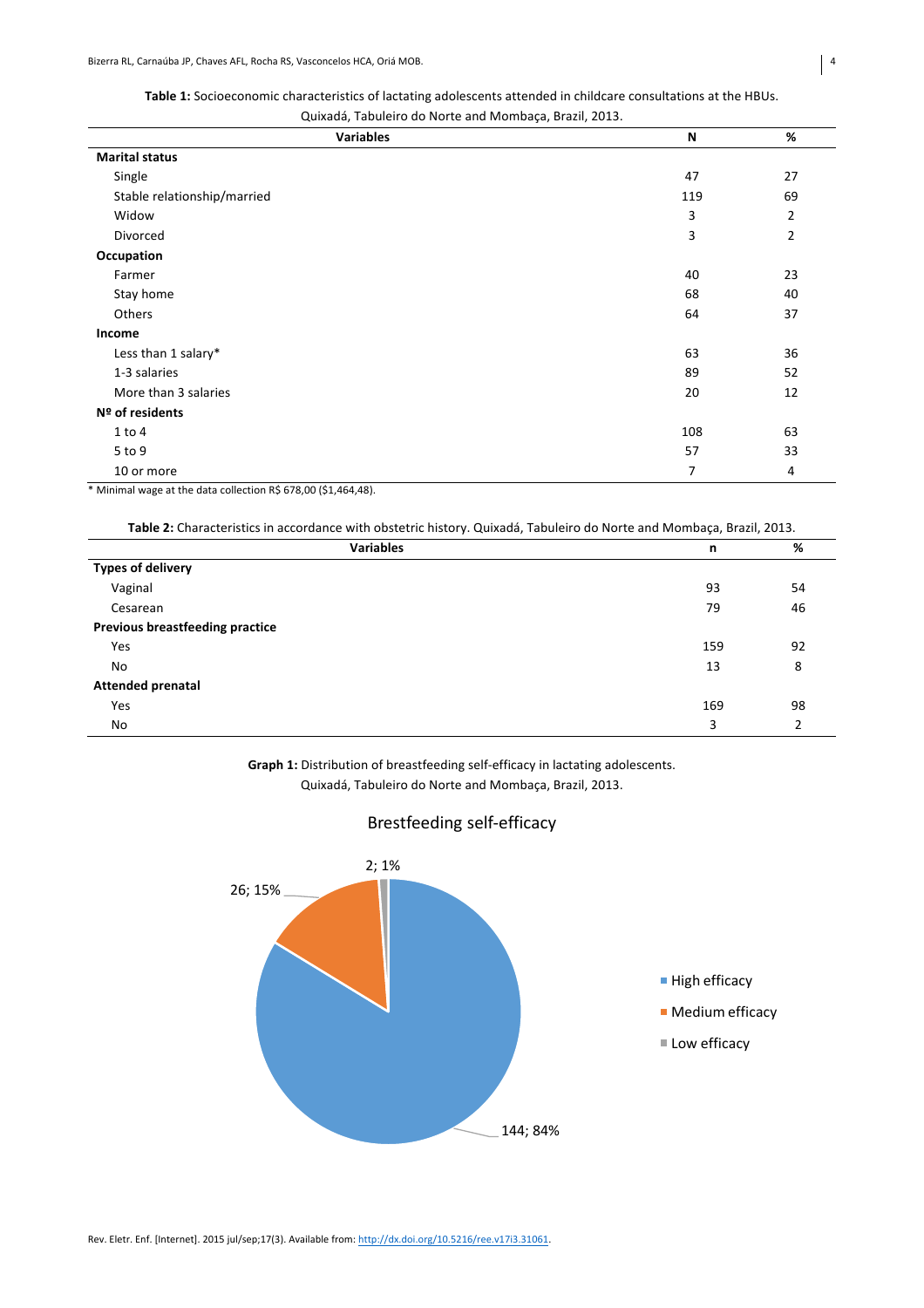| I<br>× |
|--------|

| Item                                                                             | <b>Disagree</b> |    | Sometimes agree |    | Agree |    |
|----------------------------------------------------------------------------------|-----------------|----|-----------------|----|-------|----|
|                                                                                  |                 | %  | n               | %  | n     | %  |
| 1. Determine that my baby is getting enough milk                                 | 12              | 7  | 17              | 10 | 143   | 83 |
| 2. Successfully cope with breastfeeding like I have with other challenging tasks | 8               | 5  | 36              | 21 | 128   | 74 |
| 3. Breastfeed my baby without using formula as a supplement                      | 31              | 18 | 28              | 16 | 113   | 66 |
| 4. Ensure that my baby is properly latched on for the whole feeding              | 2               | 1  | 13              | 8  | 157   | 91 |
| 5. Manage the breastfeeding situation to my satisfaction                         | 4               | 2  | 18              | 11 | 150   | 87 |
| 6. Manage to breastfeed even when my baby is crying                              | 4               | 2  | 29              | 17 | 139   | 81 |
| 7. Keep wanting to breastfeed                                                    | 11              | 6  | 17              | 10 | 144   | 84 |
| 8. Comfortably breastfeed with my family members present                         | 23              | 14 | 30              | 16 | 119   | 70 |
| 9. Be satisfied with my breastfeeding experience                                 | 4               | 2  | 24              | 14 | 144   | 84 |
| 10. Deal with the fact that breastfeeding can be time-consuming                  | 4               | 2  | 14              | 8  | 154   | 90 |
| 11. Finish feeding my baby on one breast before switching to the other breast    | 4               | 2  | 14              | 8  | 154   | 90 |
| 12. Continue to breastfeed my baby for every feeding                             | 4               | 2  | 29              | 17 | 139   | 81 |
| 13. Manage to keep up with my baby's breastfeeding demands                       | 12              | 7  | 28              | 16 | 132   | 77 |
| 14. Tell when my baby is finished breastfeeding                                  | 5               | 3  | 7               | 4  | 160   | 93 |

Table 3: Distribution of answers from BSES-SF items, of lactating adolescents attended the childcare consultations at the BHUs. Quixadá, Tabuleiro do Norte e Mombaça, Brazil, 2013.

To facilitate understanding for the analysis of items, answers were pooled as: "totally disagree" and "disagree" were pooled as "disagree", and "totally agree" and "agree" were grouped as "agree".

We noted that items with higher scores among women were: "Ensure that my baby is properly latched on for the whole feeding" (91%) and "Tell when my baby is finished breastfeeding" (93%). On the other hand, the items with lower scores were: "Breastfeed my baby without using formula as a supplement" (18%) and "Comfortably breastfeed with my family members present" (14%).

# **DISCUSSION**

The mean age of lactating adolescents in the study was similar to the study conducted in Canada, which also assessed maternal self-efficacy for breastfeeding among adolescent mothers<sup>(9)</sup>. Married women or living in a stable relationship were predominant, a factor that can favorably contribute to increase breastfeeding selfefficacy<sup>(12)</sup>.

In relation to maternal education, the mean was 11 years, considered a good level for the socioeconomic reality of this population. This finding is favorable to breastfeeding, as this research points that being adolescent mother with more vears of education (eight to 11 years) increased in 49% the exclusive breastfeeding prevalence on the first six months of life $^{(6)}$ .

Regarding occupation, it was observed that most adolescents did not work, what can be considered a protection factor to exclusive breastfeeding, as women who works outside tend to be more worried with the child' adaptation and offer the bottle earlier<sup>(13)</sup>.

In agreement with other authors, who affirmed that early pregnancy is associated to lower education and income determinants, women from this study presented low income. This data is worrying, considering that a family income lower or equal three minimum wages is a risk factor for early weaning (OR3,73; CI95% 1,23- $11.34^{(14)}$ .

Families living with 1-4 people were predominant, being a stimulating breastfeeding factor due to verbal persuasion. A study conducted with 100 puerperium women in a public maternity in Fortaleza-CE showed a significant association between the number of five to seven people residents in the house and the increase in breastfeeding self-efficacy $<sup>(12)</sup>$ .</sup>

Regarding the type of delivery, we observed that most had vaginal, showing that regardless of the modern culture for cesarean section, normal birth it is still expressively conducted. A study in Brazil showed that the type of delivery did not influenced breastfeeding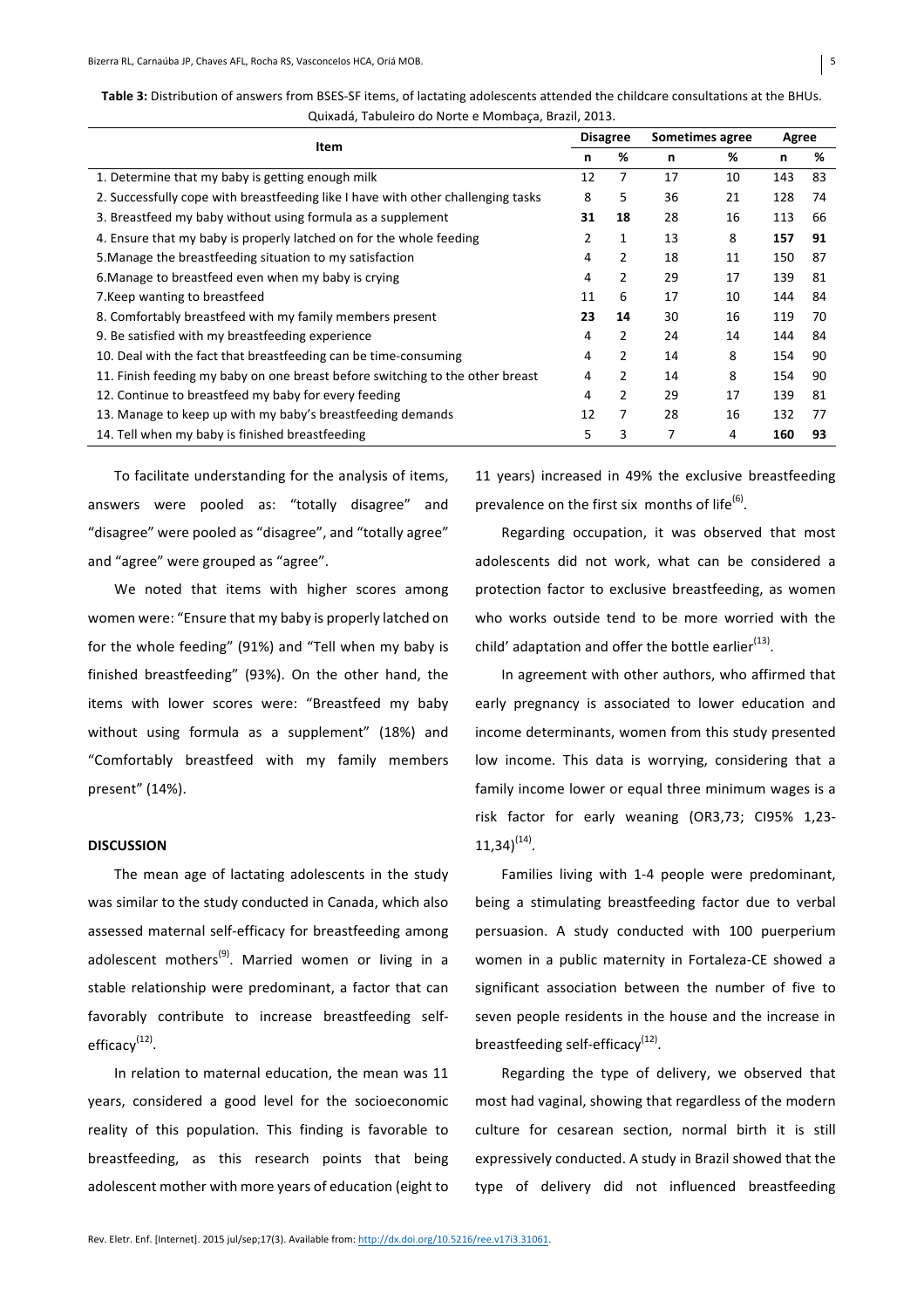(p=0.32), but a research conducted in Canada found that adolescents presented lower rates of cesarean<sup>(4)</sup>.

Still, regarding obstetric history, we observed a high number of women with previous breastfeeding experience, which is a benefic finding, as adolescent mothers who had previous breastfeeding experience presented higher levels of self-efficacy<sup>(9)</sup>, agreeing with the pillars of self-efficacy theory that is the previous experience. 

The literature points that adolescent mothers with one or more children before have 1,33 higher prevalence to exclusively breastfeed than adolescents without previous children, which can be also related to the previous breastfeeding experience<sup>(6)</sup>.

A major part of the lactating women in this study had prenatal. This finding has important relevance, as in a recent review, success factors from the prenatal period were addressed, citing some national and international studies showing that the decision to breastfeed in most of the cases, is taken even before the actual pregnancy<sup>(15)</sup>. Regarding the adolescent mothers, evidence shows that they present fragile behavior during prenatal $(4)$ .

We identified mother with medium and high breastfeeding self-efficacy, corroborating with a study conducted with mothers of diverse ages in Santa Maria  $-$ RS, in which 261 (81%) presented high 61 (19%) presented medium self-efficacy<sup>(16)</sup>.

Regarding the scale, we could observe low adherence to the item breastfeeding without formula supplement, implicating in EB maintenance. A research shows that this thought is associated to diverse factors, as the medical guidance, factors related to the mother's work, and lack of maternal knowledge $^{(14)}$ .

The lack of breastfeeding knowledge is something worrying when the target public is adolescent mothers, because a study shows that they do not know the importance of breastfeeding, therefore prenatal consultations are more important over time and also, nursing guidance $(17)$ .

Another scale item that presented low adherence was related to timidity while breastfeeding, revealed by the difficulty to breastfeed the child in front of other people from the family. This finding is worrying, because the fact that those mothers feel shy to breastfeed in public (even so around relatives) can inhibit this mother to the level of her searching for other alternatives to feed the child.

In relation to the item in which lactating adolescents presented high self-efficacy, the breast latching was predominant and the item that identified when the baby finished the feeding. These results show that mothers presented knowledge regarding breastfeeding technical aspects, in contrary to findings of a research conducted with 151 adolescent mothers from Paraná state, that identified the main difficulties being related to latching and position<sup> $(18)$ </sup>. Thus, we perceive the need and importance of professional guidance during prenatal consultations. 

### **CONCLUSION**

Our study showed that adolescent mothers presented high breastfeeding self-efficacy, making a new knowledge evident in relation to this specific public, which is considered vulnerable regarding breastfeeding. The breastfeeding practice during adolescence put us in front the reality that they are mothers with lower socioeconomic status, in its majority are associated with other factors, require different attention to keep breastfeeding, in accordance with what is preconized.

Results indicated that mothers presented higher adherence to items related to breastfeeding techniques. On the other hand, lower adherence was referring to feeding the baby without using formula and to feed the baby in front of other people, demonstrating the need for professionals to work with these aspects, trying to keep their confidence for breastfeeding and, consequently, the breastfeeding rates.

These conclusions points to the nurse as an educator professional, responsible for the assistance to women